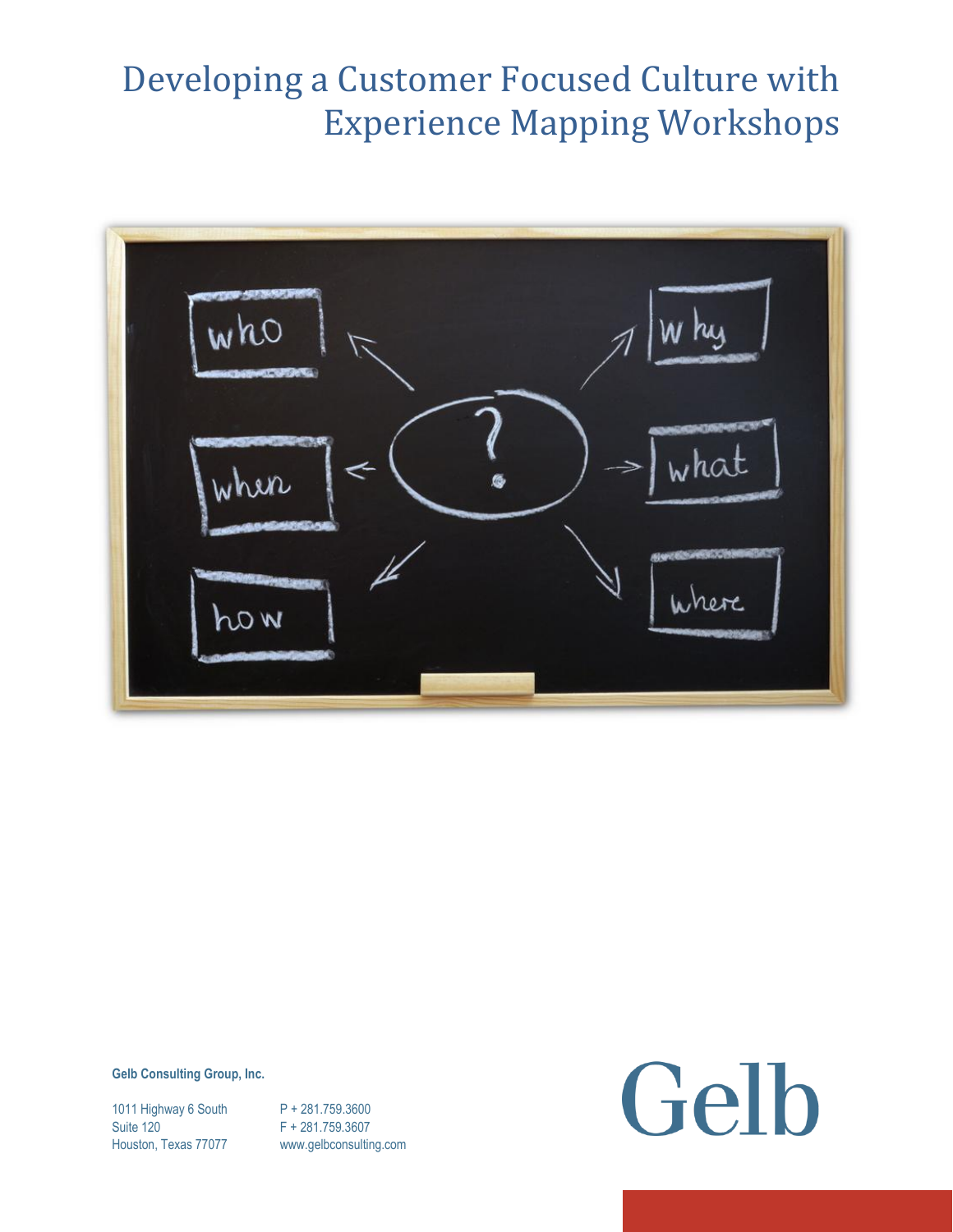#### **Introduction**

Professionals across every type of service organization face the challenge of developing a culture that delivers high quality customer experiences. Providing exceptional experiences creates brand loyalty and drives profitable growth and advocacy. In fact, customer loyalty is often more about how customers feel about their experience than what they rationally think about products and services.

Our experience mapping technique has been used by nationally-renowned healthcare organizations to develop a better understanding of the experiences they deliver. Understanding customer experiences is an important and necessary first step, but many organizations find it challenging to take the next step of imparting what they have learned to others within the organization and developing a rollout plan for improvement. In the following pages, we will outline prescriptions for using training workshops to motivate employees and define key behaviors. Translating these behaviors is critical for long-term growth.

Consider this conversation we witnessed at a large academic medical center:

"Don't we already have service standards? Why do you need experience mapping? It seems like we've already done this work."

"Yes, we've had service standards for a few years. Honestly, employees rarely refer to them. They don't know what's expected. No one knew what they meant until they develop their own behaviors, specific to the Emergency Department. The experience mapping process built more empathy with patients and helped staff to see how what they do every day reinforces the standards. It brought the standards to life."

#### **Translating Service Standards**

Almost every healthcare organization has a set of high-level service standards. These often include a series of abstract concepts like Privacy or Professionalism. While a good start, this approach alone often fails to gain internal adoption. Employees frequently read and understand the service standards, but do not have the tools to translate them into everyday behaviors. Furthermore, they see the standards as "ivory tower" mandates, and often don't live by them. These standards often confuse employees who provide excellent service (in their own way), but, unfortunately, the organization fails to provide consistent experiences.

After using research to gain a clear understanding of the current experiences of patients, physicians, and families, training workshops can be useful tools for engaging employees to define the ideal experience and brainstorm ways to solve issues that are not currently ideal. Additionally, employees can take responsibility for delivering an ideal experience by developing personal action plans. The process of having employees play a role in the key behaviors they will exhibit in order to fulfill the high-level standards is key to gaining buy-in and making standards actionable.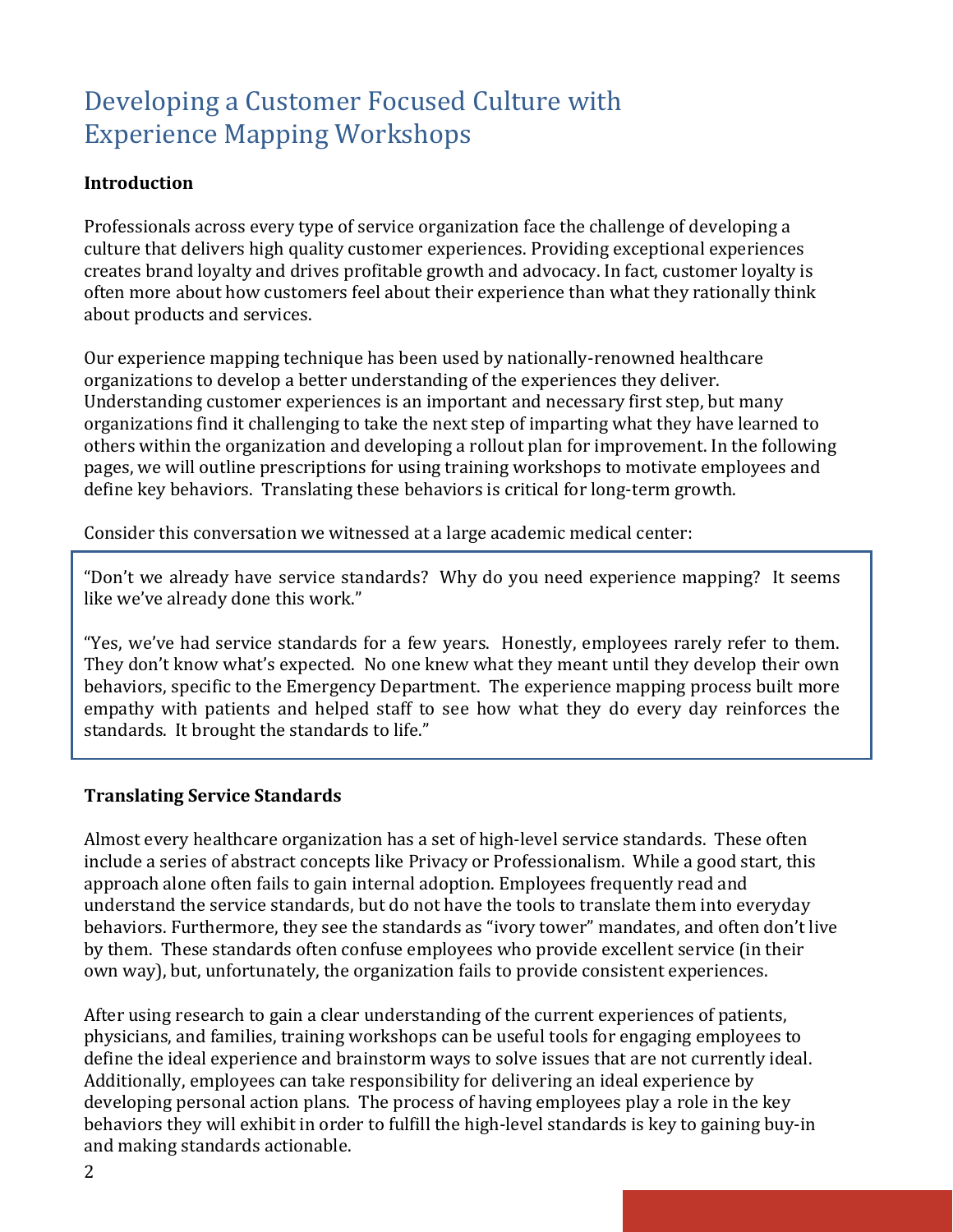#### **Tools to Succeed**

When developing workshops, it is necessary to first ensure that attendees have adequate knowledge of current service standards. For this reason, content should include an introduction of your organization's guidelines for customer experiences (in other words, what you promise to customers) and current strengths and challenges (information that should be derived from research such as experience mapping). This can often be found through service excellence groups or even in your Brand Book. Content should review all of the steps in the customer's journey, so attendees gain an understanding that even if they only interact with customers at a specific stage in their journey, these interactions shape how customers feel about the rest of their journey. Most often overlooked are expectations the customer has even before they arrive at your facility – based on the promise of your brand.

Motivating employees to consistently follow service standards is crucial. One way to do this is providing them with opportunities to develop empathy throughout the workshop. For example, facilitating discussions about their personal experiences as a customer and how they felt or reacted when their needs were unmet or exceeded. Employees should be given opportunities to think from the patient's perspective by answering questions such as "If you or a family member were a patient, what would be your ideal experience?" Additionally, providing them with patient quotes, videos or stories gives them an opportunity to hear how their individual actions and decisions impact customers. For example, our team often uses short audio clips from patient interviews to reinforce need areas; these evoke strong reactions from those listening to the presentation because they are able to hear emotions in the patients' voices that are impossible to capture on paper.

Finally, employees need to be empowered to demonstrate behaviors or make changes that are necessary to meet customer needs. When possible, workshops should include an opportunity for attendees to brainstorm solutions to issues that prohibit an ideal experience. Many workshops do not initially allow enough time to critique ideas and confirm solutions, so it is important to set clear expectations for this at the beginning. One method that works for many organizations is to prioritize need areas based on feasibility, then cost/benefit tradeoffs.

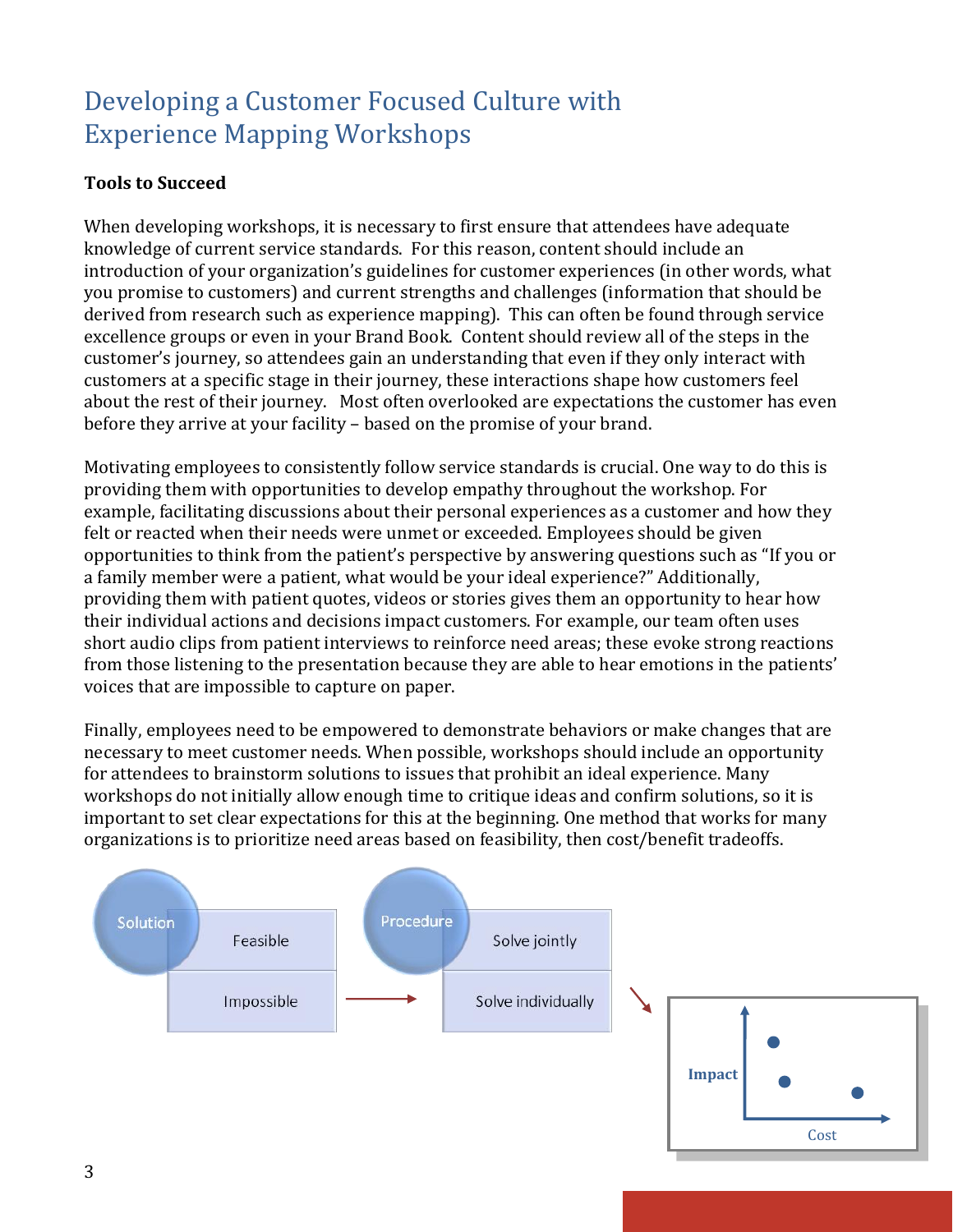Assign a determined need area to a work team composed of employees who have positions or experience related to the need area. Teams should be given specific instructions to structure their brainstorming. For example, they could be given a list of specific problems within the need area that they have been assigned, and then asked to develop ideas on Post-It-Notes. The Post-It Notes are then clustered into categories based on similarity, and the group discusses who should have the primary responsibility for managing the issue (such as marketing, information systems or service improvement teams) and what resources are necessary to enact the solution.

Another way to structure brainstorming is to provide teams with concepts that build an ideal experience, and then instruct them to develop recommendations for improving each of those concept areas. We have found that experience-related need areas can often be categorized into the concepts of communication, care and coordination. For example, when we worked with a large academic medical center to improve the services they provide to out-of-state patients, workshop attendees used the results of our experience mapping research to determine that they wanted to better communicate what they offer via the website and patient handbooks, develop a plan for remotely managing care after patients return home, and coordinate appointments with multiple service areas prior to the patient's visit. Teams will likely develop multiple recommendations under each concept, which they can subsequently prioritize and determine action items for the top priority areas.

Another way to empower and motivate employees during training workshops is to have them create a personal action plan for enhancing customer experiences. When developing their plans, they should be thinking about the question, "What specific things will I do to keep customers satisfied?" Their personal action plan should include resolutions that are relevant to their position or department and can be completed individually or within their work group. After the training, supervisors and workgroups should reference personal action plans to review successes and set goals for continued improvement. Setting up a plan to continue using and monitoring the personal action plans after the training workshops is very important, as this will help employees transfer what they learned to everyday situations.

#### **Case Study**



Winning the fight against cancer, every day.<sup>®</sup>

Cancer Treatment Centers America® (CTCA) is a multi-site healthcare provider that partnered with Gelb to create a guest (how they refer to patients and their families) experience training that would be relevant to stakeholders (how they refer to employees) across their organization.

Although they had overall high patient satisfaction scores at the beginning of the process, they noticed some specific areas of the guest journey that were consistently rated lower in satisfaction than others. Through this training, they wanted to improve these specific areas and solidify their already high-performing areas to reinforce their culture of Mother Standard® of care (their foundational approach that asks "If your mother had cancer, how would you want her to be treated?") by providing tools that made the current guidelines more tangible.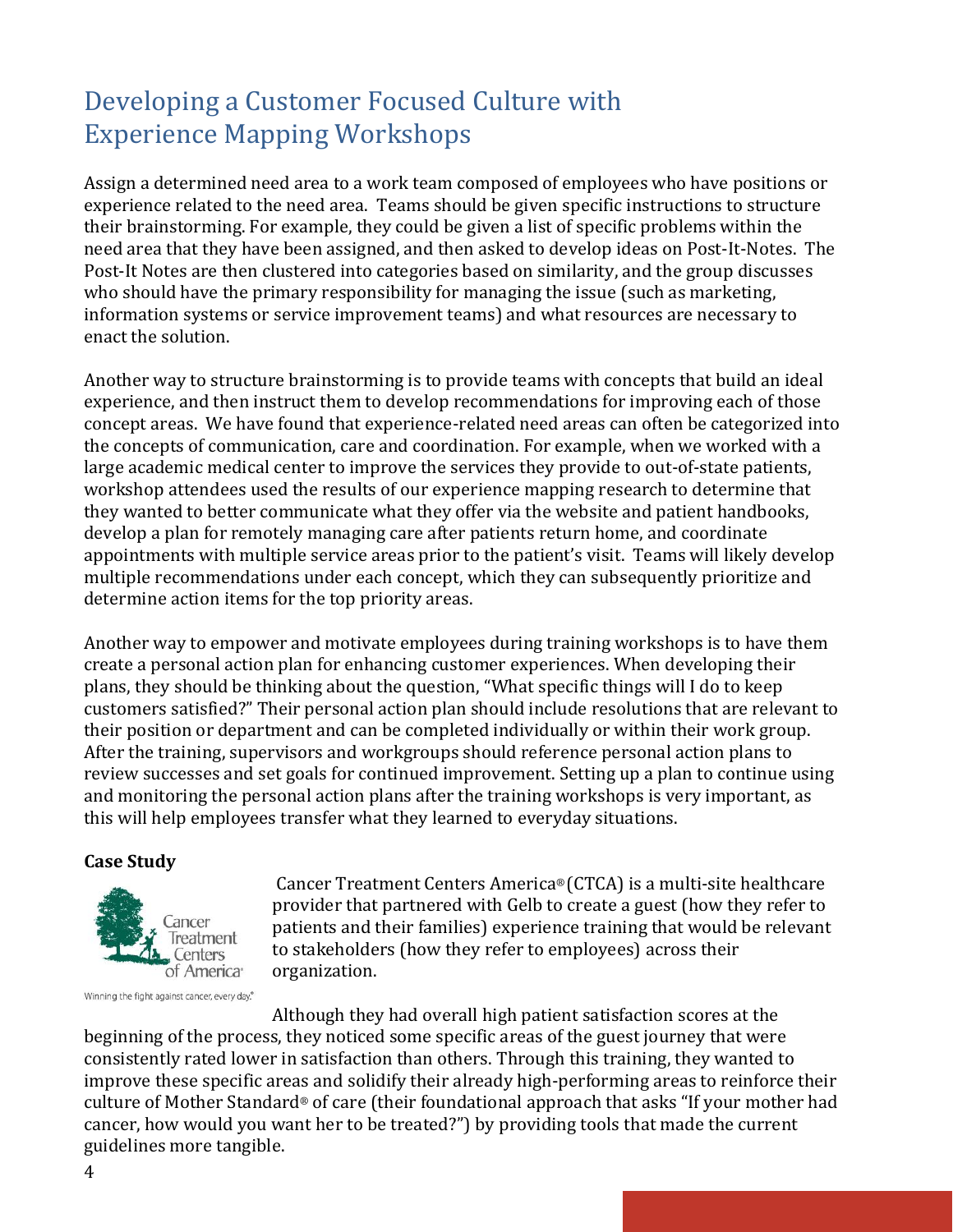We began by meeting with stakeholders in multiple customer service roles and reviewing current educational materials, research, patient satisfaction scores, and website content. After gaining a clear understanding of their current service standards and how they were being enacted in everyday situations, we worked with their team to develop rich content that included an introduction to experience management, aligning their philosophy with each step of the guest journey, and personal action planning.

The training included patient and stakeholder videos, brainstorming sessions and discussion activities. These day-long workshops affirmed Mother Standard®, divided a guest's journey into specific steps and touchpoints, and provided a basis for developing expected behaviors across all areas. Managers were also providing facilitator training to carry on the work into the future. Below is the experience map that was used to outline the ideal patient journey and an example of a stakeholder video.

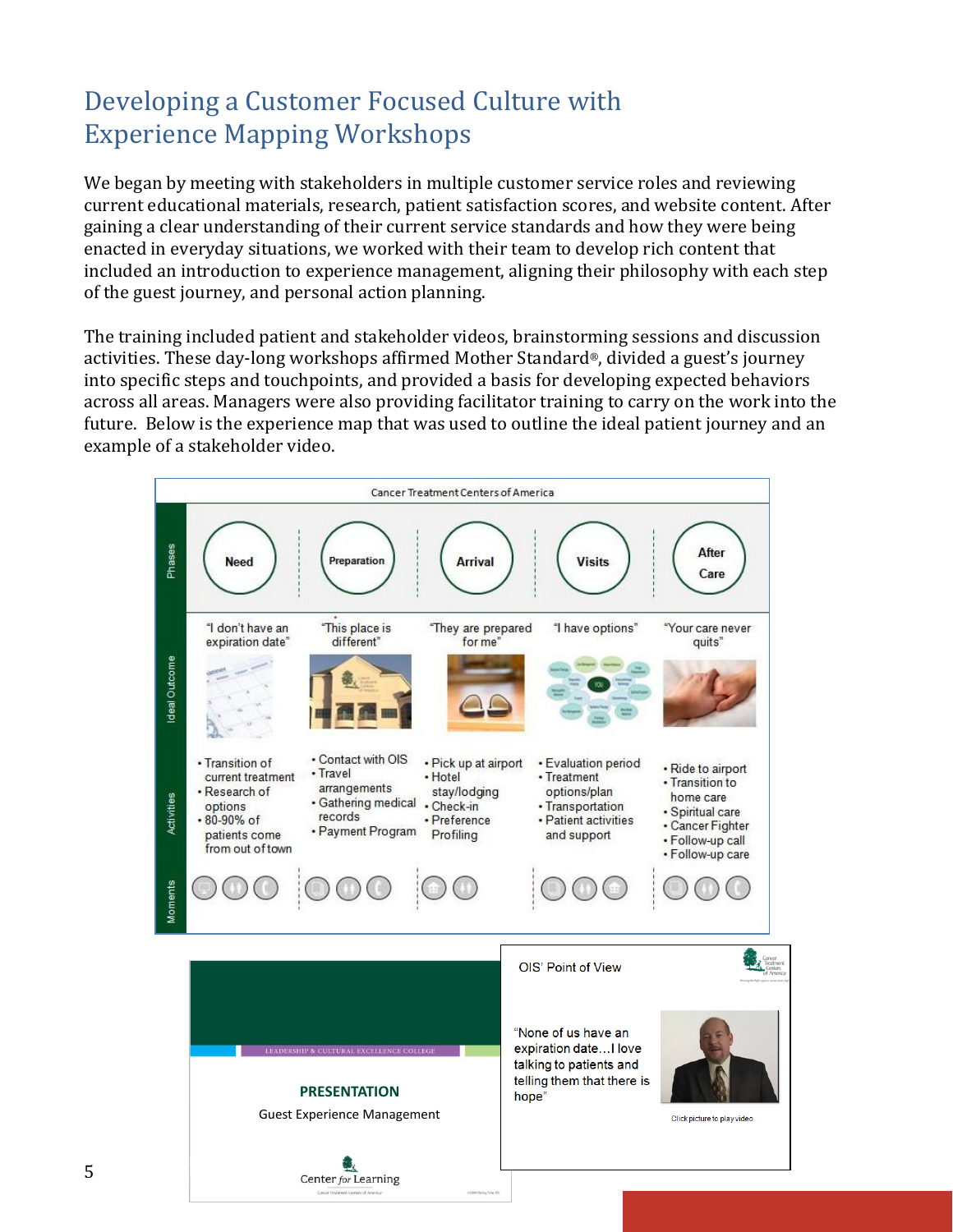Managers use the personal action plans that stakeholders develop after training using an online reinforcement tool to ensure they understand, translate and act upon the expected behaviors. Their personal action plan (see image below) highlights their specific performance against individual goals in order to improve the overall guest experience and for annual recognition and rewards for exceptional stakeholder service. In addition, training and development resource needs can be identified for further reinforcement or skills enhancement.

| <b>Creating a Personal Action Plan</b>                                        |                                                                                                                                                                 |                                                                                                                                      | Center for Learning<br>Cancer Treatment Centers of America» |                                          | <b>Course Progress</b>                |  |
|-------------------------------------------------------------------------------|-----------------------------------------------------------------------------------------------------------------------------------------------------------------|--------------------------------------------------------------------------------------------------------------------------------------|-------------------------------------------------------------|------------------------------------------|---------------------------------------|--|
| How to Use the Personal Action Plan<br>Steps to create a Personal Action Plan |                                                                                                                                                                 |                                                                                                                                      |                                                             |                                          |                                       |  |
|                                                                               | <b>Task</b>                                                                                                                                                     | <b>Resources Required</b>                                                                                                            | Impact                                                      | <b>Priority</b>                          | Standard(s)<br>Addressed              |  |
|                                                                               | . What are some of the expectations you are not<br>currently meeting?<br>. How can you overcome barriers that may stop<br>you from achieving the ideal outcome? |                                                                                                                                      | Enter the Impact                                            | C Quick Win<br>Short Term<br>C Long Term | Choose<br>Connect<br>Focus<br>Empower |  |
| m                                                                             | Enter your Task here                                                                                                                                            | <b>Enter Resources</b><br>Move the mouse pointer<br>on each column heading<br>for ready reference.                                   | Enter the Impact                                            | C Quick Win<br>Short Term<br>C Long Term | Choose<br>Connect<br>Focus<br>Empower |  |
|                                                                               |                                                                                                                                                                 |                                                                                                                                      |                                                             |                                          |                                       |  |
| Narrator                                                                      |                                                                                                                                                                 | Add.<br><b>Delete</b><br>While creating the action plan, you can move your mouse pointer on each column heading for ready reference. | <b>Save</b><br>Print                                        |                                          |                                       |  |

This was the first learning module offered by their newly formed CTCA Center for Learning. Since the Guest Experience Management training has been in place, there have been favorable changes in the CTCA guest experience. A review of the FY 2010 Patient (guest) Loyalty Survey results reflect significant improvements in three of four hospitals in the following areas: ease and speed of guest admissions, timeliness and ease in which care was delivered and overall satisfaction with medical providers and the CTCA experience, to name a few. Moreover, all four CTCA hospitals showed an increase in guest satisfaction scores related to satisfaction with their hospitalist, radiation oncologist, surgeon, understanding their medical condition and overall change in hopefulness from before to after coming to CTCA.